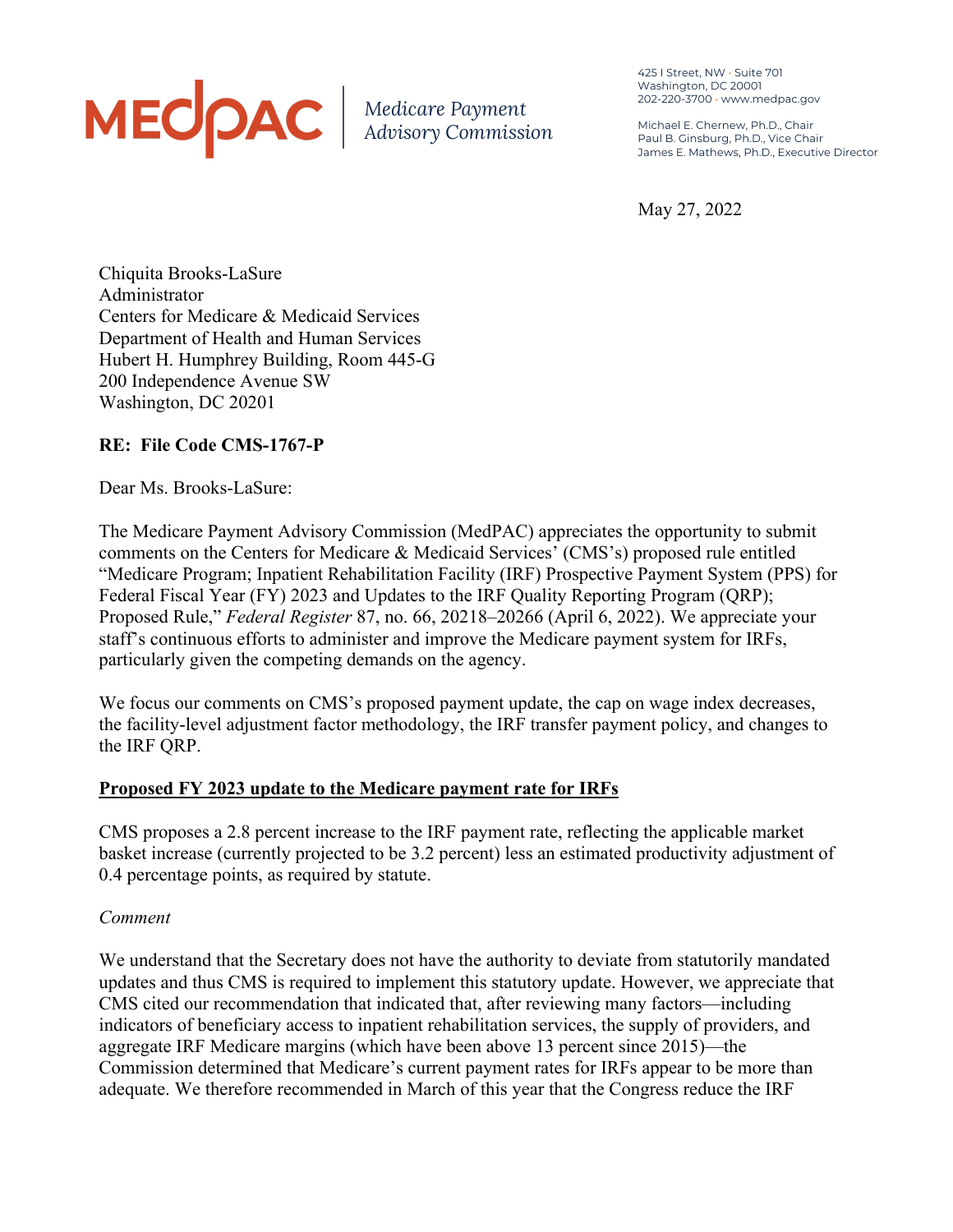payment rate by 5 percent for FY 2023.<sup>1</sup> In making this recommendation, we were cognizant of recent public health emergency (PHE)–related changes that increased cost growth in IRFs, but we expect these costs to normalize in subsequent years and do not anticipate any long-term effects that warrant inclusion in the annual update to IRF payments in 2023. To the extent that PHE-related costs do continue, any additional financial support should be targeted to providers that are essential for ensuring beneficiary access to the level of care IRFs provide.

## **Proposed cap on wage index decreases**

For FY 2023 and subsequent years, CMS proposes applying a 5 percent cap on any decrease to an IRF provider's wage index from its wage index in the prior year, regardless of the reason for the decrease. CMS contends that applying a 5 percent cap will help mitigate instability in IRF PPS payments from year to year. New IRFs would be paid the wage index for the area in which they are geographically located for their first full or partial fiscal year, with no cap applied.

#### *Comment*

The Commission supports the proposed 5 percent cap on wage index decreases. However, we contend that the cap should apply not just to wage index decreases but to increases as well, such that no provider would have its wage index value increase or decrease by more than 5 percent in any given year. Consistent with CMS's proposed approach, implementation of MedPAC's approach to the revised relative wage index values (where changes are limited to plus or minus 5 percent) should be implemented in a budget-neutral manner.

#### **Solicitation for comments regarding the facility-level adjustment factor methodology**

CMS currently adjusts IRF PPS payments to account for facility-level characteristics such as a facility's percentage of low-income patients, teaching status, and location in a rural area, if applicable. The facility-level adjustments are intended to account for differences in costs attributable to the characteristics of different types of IRF providers. Historically, there have been large fluctuations in the values of these factors from year to year. In response, CMS has implemented several refinements to the methodology used to calculate the adjustment factors, including:

- 1) a 3-year moving average approach to calculate the facility-level adjustment factors, beginning in FY 2010.
- 2) the addition of a variable for a facility's freestanding or hospital-based status to the facilitylevel adjustment regression analysis to control for differences in cost structure between hospital-based and freestanding IRFs, beginning in FY 2014. CMS added this variable so that these differences would not inappropriately influence the adjustment factor estimates.
- 3) freezing the facility-level adjustment factors for FY 2015 and all subsequent years at the FY 2014 levels.

<sup>1</sup> Medicare Payment Advisory Commission. 2022. *Report to the Congress: Medicare payment policy*. Washington, DC: MedPAC.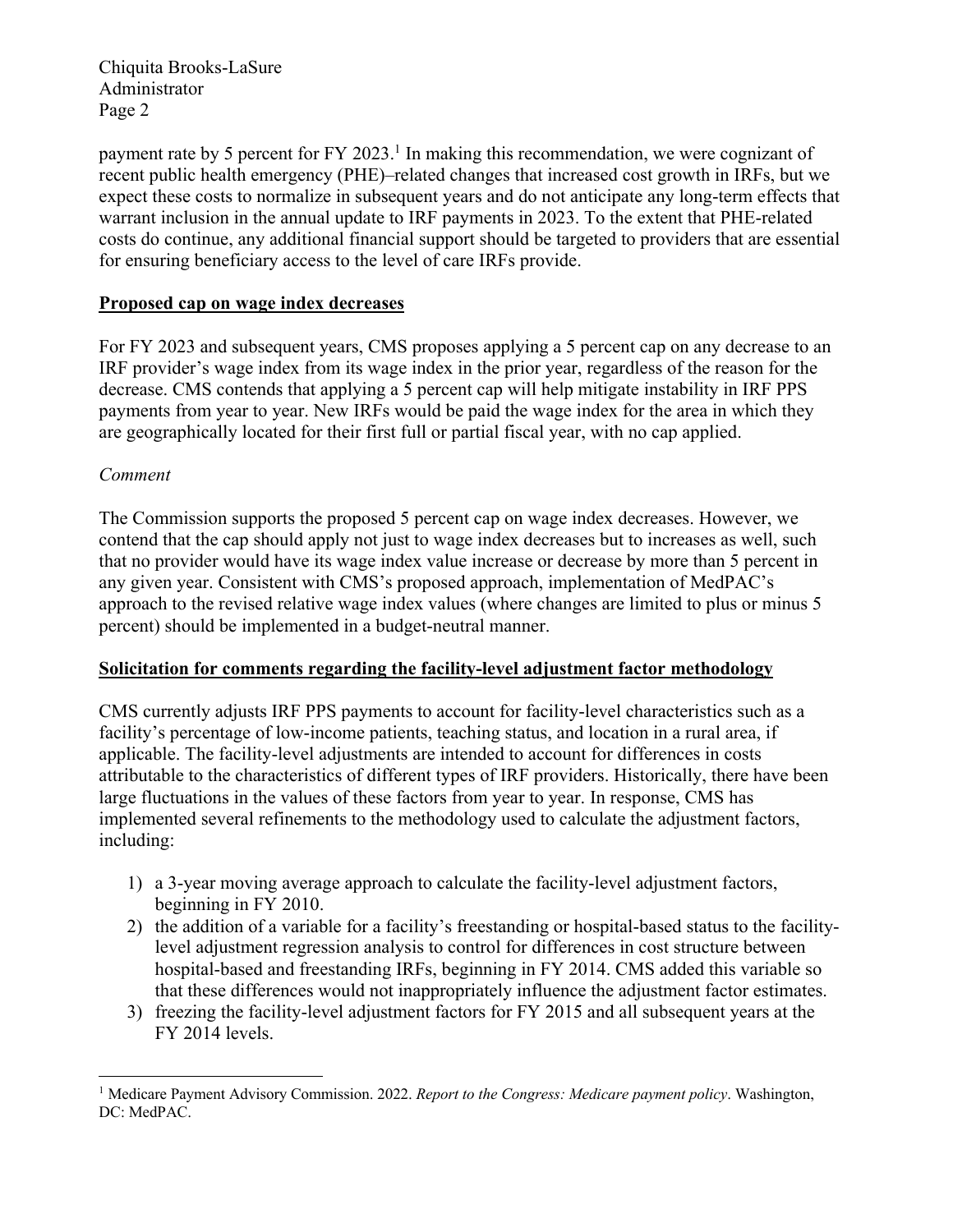Given the relatively large fluctuation in these factors and, in particular, the magnitude of the changes in the teaching and rural adjustments over the years, CMS is soliciting comments from stakeholders on the methodology used to determine the facility-level adjustment factors and suggestions for possible updates and further refinements to this methodology.

#### *Comment*

The Commission is concerned about the year-to-year volatility in the facility-level adjustments and therefore supports additional research on the facility-level adjustment factors to determine the cause of the volatility and to evaluate the accuracy and reliability of the adjustments. The accuracy of each adjustment is important, especially since these adjustments are implemented in a budgetneutral manner, which shifts payments across different IRF provider types. There are a range of items to consider and options that CMS could pursue to refine the methodology for each adjustment. Given the relatively large fluctuation in the teaching adjustment and rural adjustment estimates over the years, we focus our comments on these two adjustments.

*IRF teaching adjustment*: It is surprising that the additional patient care costs associated with IRFs' teaching programs appear to fluctuate substantially year over year. We highlight the approximately 95 percent increase in the teaching adjustment factor from FY 2014 (1.0163) to FY 2015 (1.9791), as cited in the proposed rule. The volatility in the teaching adjustment suggests that it may be measuring something other than the additional patient care costs associated with a teaching program. The instability of the adjustment raises questions about whether outliers, methodological issues, or data quality issues could be biasing the adjustment.

*Rural adjustment:* We encourage CMS's further investigation into the rural adjustment and support refinement to the methodology used to determine the accuracy of the adjustment.

On average**,** rural IRFs tend to have fewer cases, longer lengths of stay, and higher average cost per case. The differences in cost per case become even more evident when cost per IRF discharge is standardized for wage index, case-mix index, and outliers.<sup>2</sup> For example, when we analyzed data for FY 2020, we found that standardized costs were about 15 percent higher for rural IRFs compared to urban IRFs. However, it is important to note that about 90 percent of rural IRFs are hospital-based providers that also tend to have higher costs and fewer cases compared to freestanding IRF providers. Due to this sizeable overlap between rural-based and hospital-based providers and the large volatility in the calculated year-to-year rural adjustment, we urge CMS to conduct analyses on whether the rural adjustment is truly reflecting the additional costs faced by IRFs located in rural settings in order to ensure that these costs are not more appropriately captured by other factors.

Generally, the Commission has been concerned that the rural adjustments in many of Medicare's payment systems are not well targeted, and this concern applies to the rural adjustment under the IRF PPS as well. The Commission contends that additional payments for rural providers should be

<sup>2</sup> Medicare Payment Advisory Commission. 2021. A *data book: Health care spending and the Medicare program.* Section 8: Post-acute care. Washington, DC: MedPAC.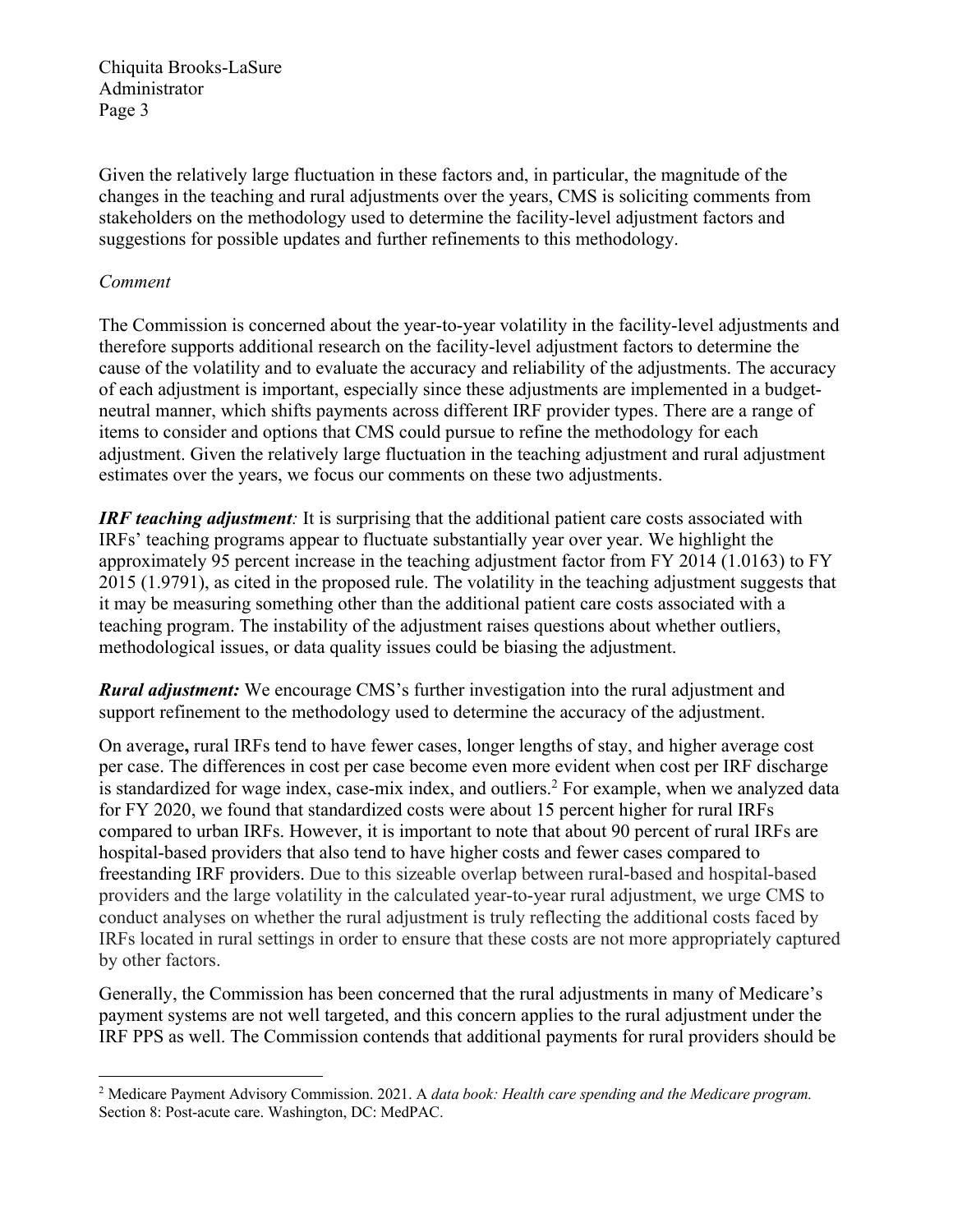directed to those that are necessary for access to care. Rural status is currently defined as areas outside of the core-based statistical areas. This definition can include areas with a single provider that is essential to access, but it can also include relatively suburban areas with multiple competing providers. The Commission encourages CMS to consider a more targeted rural payment adjustment policy such as the home health rural payment add-on policy implemented between calendar years 2019 and 2022.<sup>3</sup> Specifically, this policy established three categories of rural counties and ties the duration and size of the payment add-on for each category to the population density and utilization levels of rural counties. Payments are then targeted to areas with lower population density and limits payments to rural areas with higher utilization. This policy is consistent with the principles for rationalizing special payments to rural providers that we laid out in our June 2012 report to the Congress—that Medicare should target payment adjustments to isolated areas that may have access challenges.<sup>4</sup>

### **Solicitation for comments regarding the IRF transfer payment policy**

Under the IRF transfer payment policy implemented in January 2002, CMS pays IRFs based on a per diem amount for each case-mix group (CMG) when a discharge occurs earlier than the average length of stay for the CMG. In the absence of this policy, an IRF would receive the full CMG payment rate for patients that are discharged early. When this policy was implemented, early discharges to home health (HH) were excluded from the transfer policy because the HH PPS had just been developed and HH claims were not available for CMS to analyze. As a result, IRFs continue to receive the full CMG payment rate even when patients are discharged early to HH care. CMS now states that the HH PPS is well established with an adequate supply of claims data, and the agency does not think the same analytical challenges would present as issues. CMS also cites a recent Office of Inspector General (OIG) report, which found that Medicare could realize significant savings by expanding its IRF transfer payment policy to include early discharges to HH.<sup>5</sup> Given the availability of HH claims data and the findings of the recent OIG report, CMS plans to analyze HH claims data to determine if including HH in the IRF transfer payment policy is appropriate and is soliciting comments regarding the IRF transfer payment policy.

#### *Comment*

The Commission supports further consideration of including HH in the IRF transfer payment policy. When IRFs discharge patients to another care setting, some of the care furnished in the other setting may substitute for services that otherwise would have been provided during the IRF

<sup>3</sup> Centers for Medicare & Medicaid Services, Department of Health and Human Services. 2018. Medicare and Medicaid Programs; CY 2019 Home Health Prospective Payment System Rate Update and CY 2020 Case-Mix Adjustment Methodology Refinements; Home Health Value-Based Purchasing Model; Home Health Quality Reporting Requirements; Home Infusion Therapy Requirements; and Training Requirements for Surveyors of National Accrediting Organizations. Final rule. *Federal Register* 83, no.219 (November 13): 56406–56638.

<sup>4</sup> Medicare Payment Advisory Commission. 2012. *Report to the Congress: Medicare and the health care delivery system.* Washington, DC: MedPAC.

<sup>5</sup> Office of Inspector General, Department of Health and Human Services. 2021. *Early discharges from inpatient rehabilitation facilities to home health services.* Report no. A-01-20-00501. Washington, DC: OIG.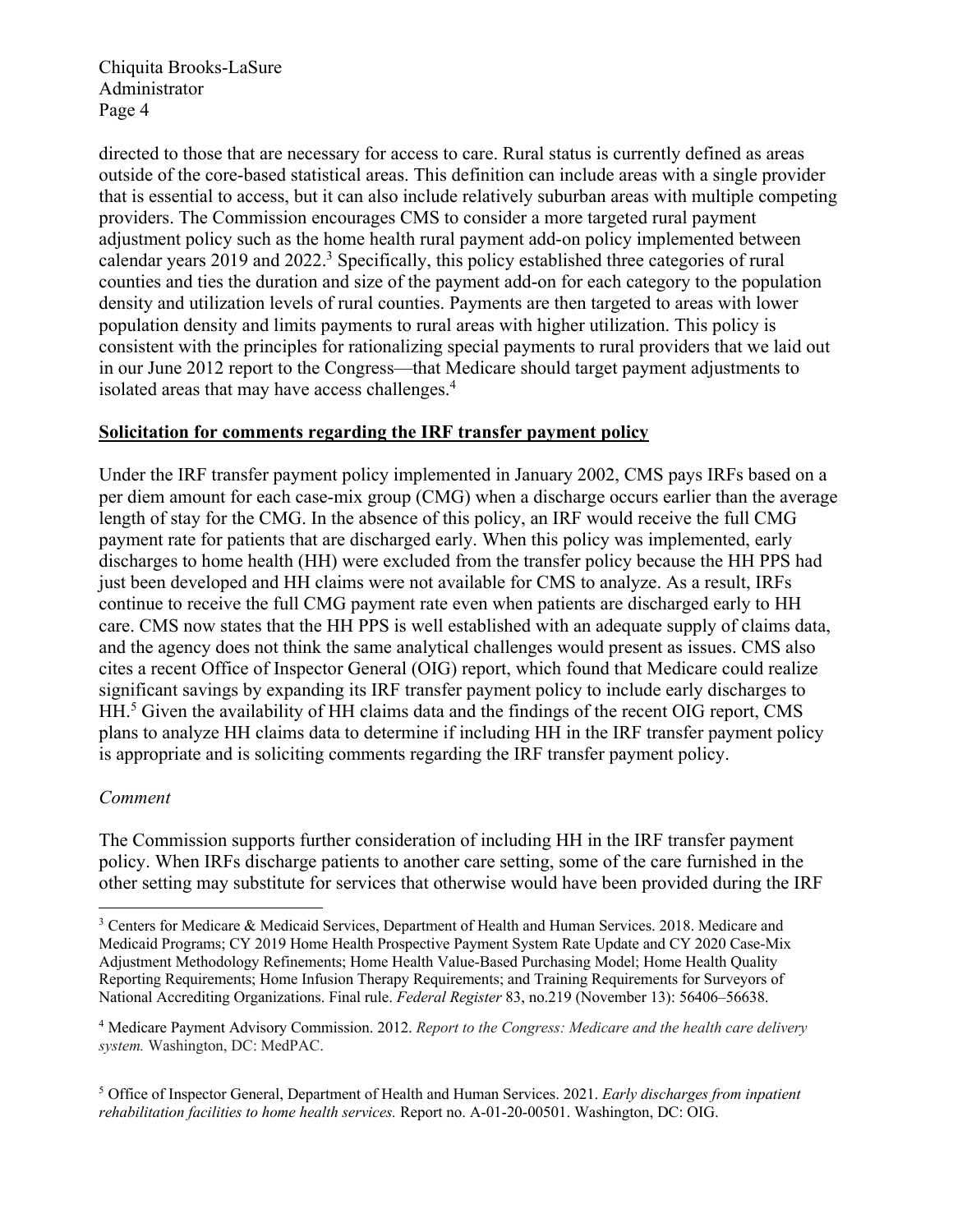stay; thus, the IRF may be furnishing a product that does not include the full course of care implied by the CMG payment. When this happens, Medicare may be paying twice for the same services. We therefore encourage CMS's further investigation into the issue and support the agency's initial plan to analyze HH claims to determine the appropriateness of including HH in the IRF transfer payment policy.

The goal of Medicare payment policy is to ensure that beneficiaries have access to high-quality services while encouraging efficient use of resources. An expanded transfer policy could accomplish this goal by eliminating full payments for IRF discharges to HH that occurred earlier than the average length of stay for the respective CMG, thereby diminishing the influence of financial considerations on IRFs' clinical decision-making. An expanded transfer policy would also target payment reductions to providers with short stays, recognizing that some IRFs—such as those that have financial relationships with HH care providers—may have an increased incentive to discharge patients early to HH care.

# **Overarching principles for measuring equity and health care quality disparities across CMS quality programs**

CMS is working to advance health equity by designing and implementing policies and programs that support health for all beneficiaries. Accounting for health care disparities in quality measures is a cornerstone of their approach to advancing health care equity. CMS has proposed quality measure stratification (measuring performance differences among subgroups of beneficiaries) as a tool to address health care disparities and advance health equity. In this proposed rule, CMS is requesting information on principles and approaches that could be used in the IRF Quality Reporting Program (QRP) and other quality programs to stratify measure results.

# **Approaches for measures stratification**

CMS identifies two approaches for reporting stratified measures: 1) "within-provider disparity method," which would compare measure performance results for a single measure between subgroups of patients with and without a given factor (e.g., dual-eligible beneficiaries and others), and 2) "between-provider disparity methodology," which would report performance on measures for only the subgroup of patients with a particular social risk factor, allowing providers to compare their performance for the subgroup to state and national benchmarks.

# **Prioritizing measures for disparity reporting**

CMS proposes a set of principles to prioritize measures for disparity reporting in quality reporting programs. These principles include prioritizing measures that: 1) meet industry standards for measure reliability and validity, 2) have evidence that the outcome being measured is affected by underlying health care disparities, 3) meet statistical reliability and representation standards, and 4) show differences in performance across subgroups.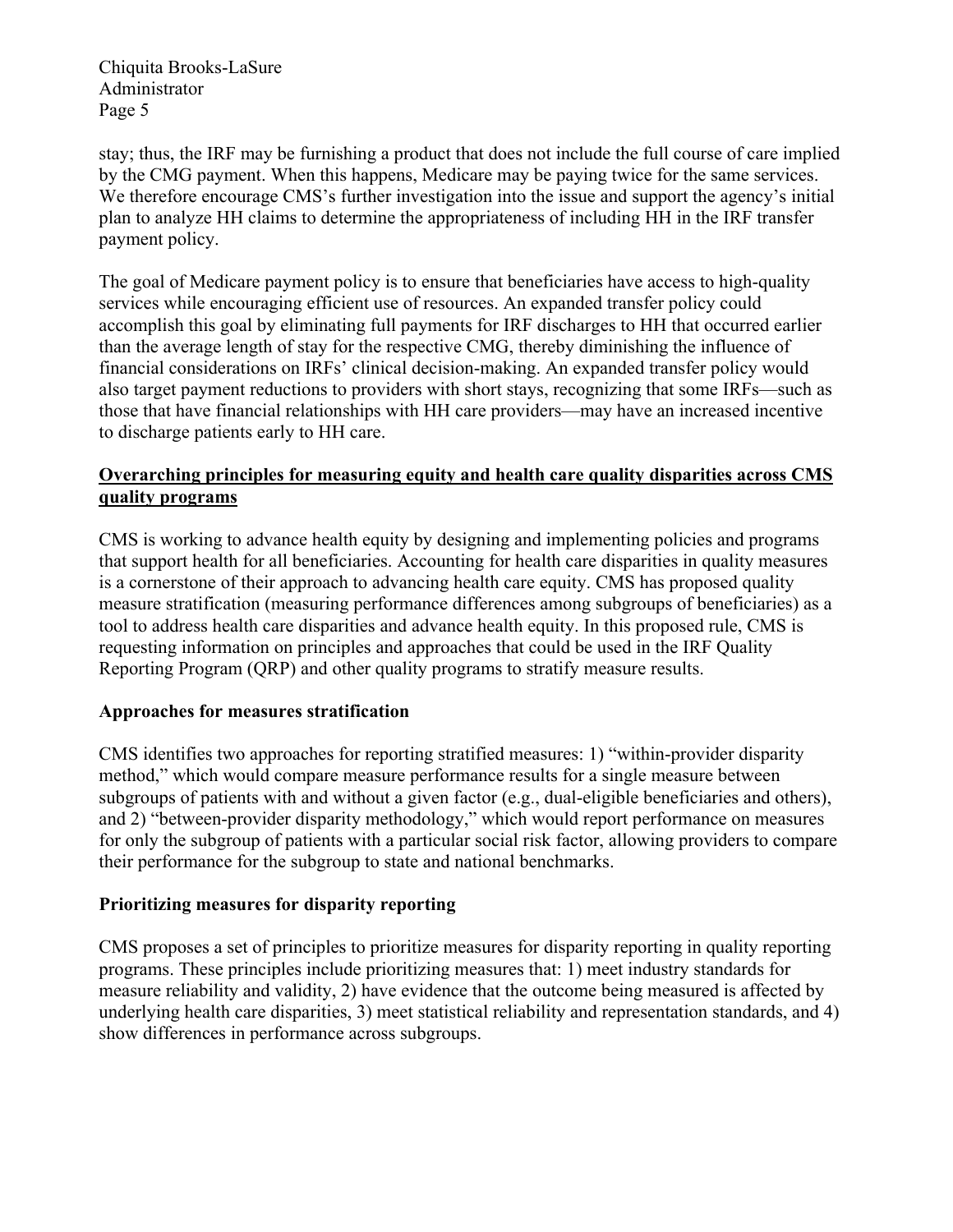### **Selecting social risk factors to use in stratification**

Social risk factors are the wide array of non-clinical drivers of health known to negatively impact patient outcomes. These include factors such as socioeconomic status, housing availability, and nutrition (among others). CMS recognizes the limited availability of social risk data to use in stratification as a challenge. The agency names different sources of data that can be used to identify social risk, including patient-reported data, CMS administrative claims, area-based indicators of social risk, and imputed data sources.

### **Identifying meaningful performance differences**

CMS proposes different approaches to identify differences in performance for stratified results. One potential approach is ordering health care providers in a ranked system based on their performance on disparity measures to quickly allow comparison of performance with that of similar health care providers. Another potential approach is benchmarking or comparing individual results to state or national averages.

### **Reporting disparity measures**

CMS discusses different approaches by which stratified measure results can be reported. The agency cites that confidential reporting, or reporting results privately to health care providers, is generally used for new programs or new measures to give providers an opportunity to become more familiar with calculation methods and to improve before wider reporting is implemented. Measure results can also be publicly reported to provide all stakeholders with important information on provider quality. Public reporting also relies on market forces to incentivize providers to improve and become more competitive in their markets without directly influencing payment from Medicare.

#### *Comment*

The Commission supports CMS's overall efforts to measure and report health care disparities by stratifying quality measure results for different subgroups of beneficiaries. The Commission recognizes that optimal health outcomes can be adversely affected by social risk factors. MedPAC has traditionally focused on modifying payment systems to incentivize health care providers and payers (e.g., Medicare Advantage plans) to deliver high-quality care in the most efficient manner. While strong incentives for achieving value-based care objectives are critical, it is also important to apply such incentives fairly—that is, to recognize when these incentives can undermine access to care for beneficiaries. The Commission's recent work to account for differences in patients' social risk factors in quality payment programs and revisit payment for safety-net providers aims to improve incentives to deliver high-quality and efficient care. In the past we have highlighted some disparities in care when we have identified them in our payment adequacy analysis. Moving forward, the Commission plans to more deliberately incorporate analysis by social risk factors, in particular income and race/ethnicity, into our payment adequacy and other analyses.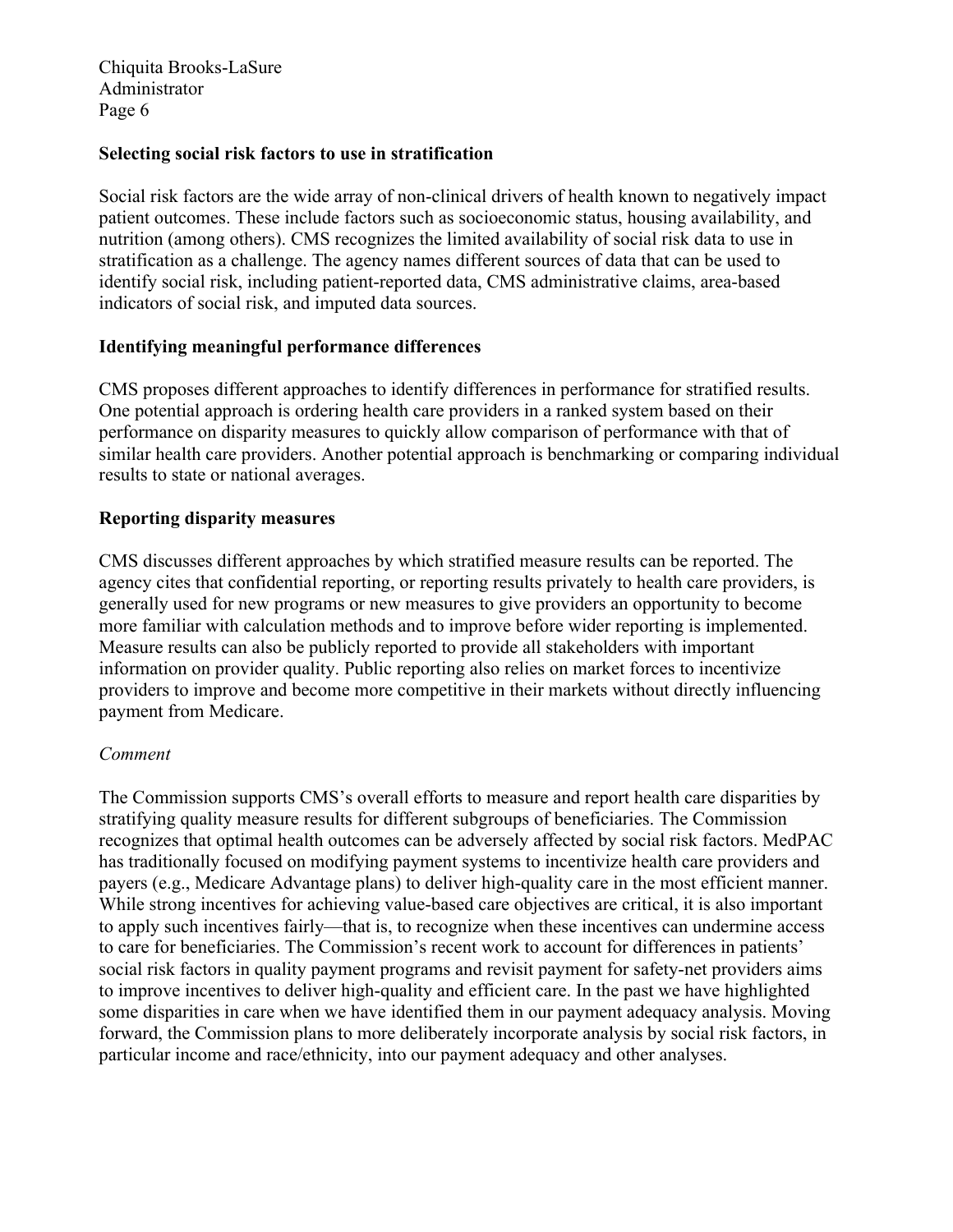Over the past several years, the Commission has recommended redesigned value incentive programs that incorporate peer grouping for hospitals, Medicare Advantage plans, and skilled nursing facilities.<sup>6</sup> Rather than adjusting performance measures for patients' social risk factors, which can mask disparities in performance, these programs would make adjustments to payments based on a provider's performance compared with its peers. With peer grouping, each provider's performance is compared with providers with similar mixes of patients (that is, its "peers") to determine rewards or penalties based on performance. A provider would earn points based on its performance relative to national performance scales, but how those points are converted to incentive payments would vary by peer group, with larger multipliers (i.e., the payment adjustment per point) for peer groups with higher shares of beneficiaries at high social risk.

### **Selecting social risk factors to use in stratification**

In our modeling of value incentive programs, we concluded that there is a need for better measures of patient social risk than are currently available.7 The National Academies of Sciences, Engineering, and Medicine (NASEM) outlined considerations to determine whether a social risk factor (measure) should be accounted for in a Medicare quality payment program.<sup>8</sup> The social risk factor should have a *conceptual* relationship with the outcome of interest (that is, there should be a reasonable hypothesis positing how the social risk factors could affect a Medicare beneficiary's health outcome) and *empirical* association with outcome measures (that is, there should be verifiable evidence of an association between the social risk factor and the outcome of interest).

Medicare beneficiaries who are disabled or low income are eligible to concurrently enroll in Medicaid. In our various value incentive program models, we tested a share of a provider's patients who were fully dual eligible for Medicare and Medicaid as a measure of social risk because there is a conceptual relationship between dual eligibility and our outcomes of interest. There is a clear and established relationship between poverty, socioeconomic status, and health outcomes—including increased risk for disease and premature death.

Although there are many reasons to use dual eligibility as a proxy for beneficiary social risk, we recognize it is an imperfect measure. One drawback is that Medicaid eligibility requirements and benefits vary across states. Also, dual eligibility may be too narrow because it reflects a

<sup>6</sup> Medicare Payment Advisory Commission. 2021*. Report to the Congress: Medicare and the health care delivery system*. Washington, DC: MedPAC.

Medicare Payment Advisory Commission. 2020. *Report to the Congress: Medicare and the health care delivery system*. Washington, DC: MedPAC.

Medicare Payment Advisory Commission. 2019. *Report to the Congress: Medicare payment policy*. Washington, DC: MedPAC.

<sup>7</sup> Medicare Payment Advisory Commission. 2022. *Report to the Congress: Medicare payment policy*. Washington, DC: MedPAC.

<sup>8</sup> National Academies of Sciences, Engineering, and Medicine. 2016. *Accounting for social risk factors in Medicare payment: Identifying social risk factors*. Washington, DC: The National Academies Press.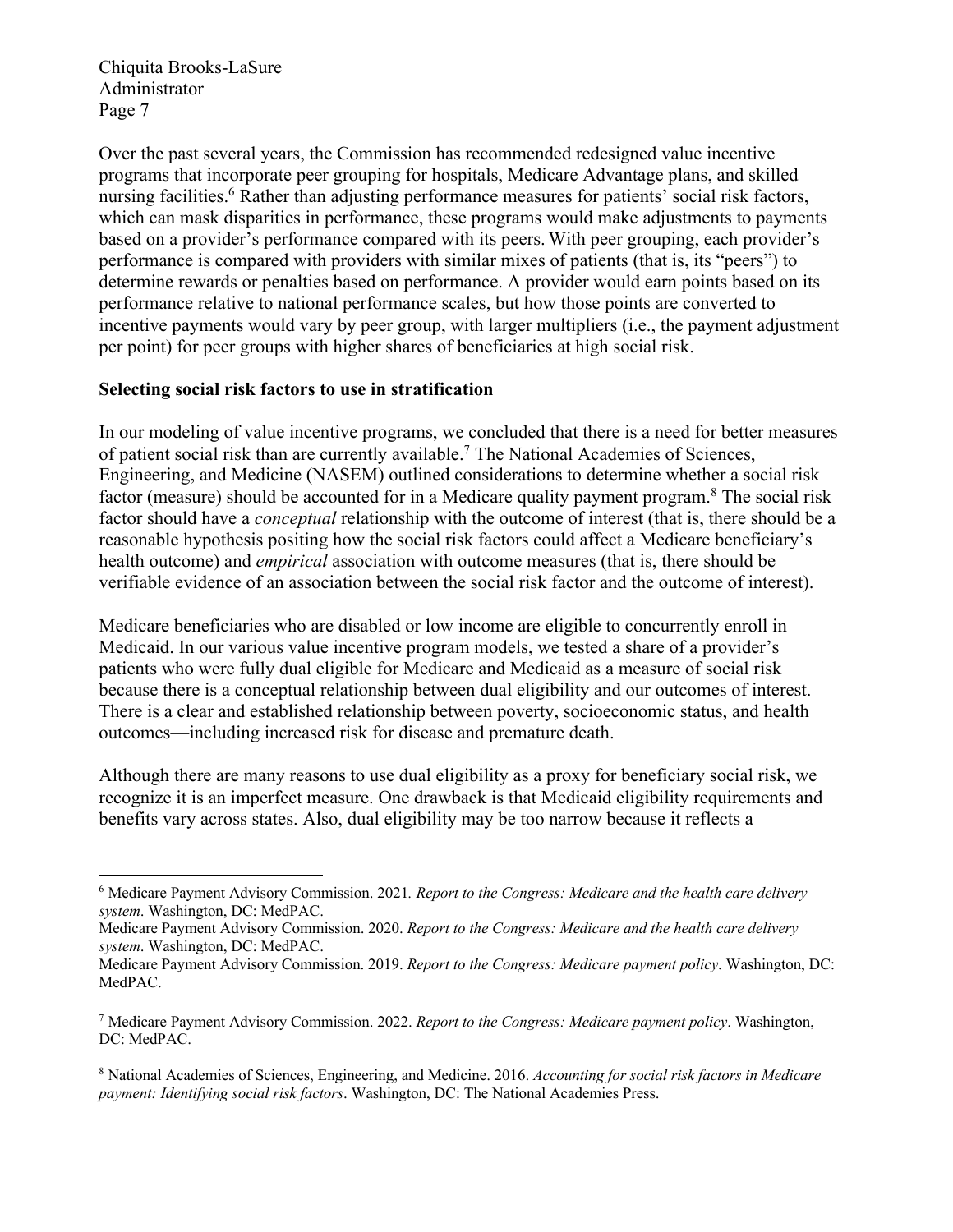beneficiary's income but does not directly reflect other social risks, like food insecurity and limited access to transportation.

In the Commission's recent work to identify safety-net hospitals, we expanded our definition of "low-income" as a proxy for beneficiary social risk.<sup>9</sup> In this work, we defined "low-income" beneficiaries as those who are eligible for full or partial Medicaid benefits or receive the Part D low-income subsidy (LIS). This expanded definition includes beneficiaries who do not qualify for Medicaid benefits in their states but who do qualify for the LIS based on having limited assets and an income below 150 percent of the federal poverty level. Collectively, we referred to this population as "LIS beneficiaries" because those who receive full or partial Medicaid benefits automatically receive the LIS. Compared to the non-LIS Medicare population, LIS beneficiaries have relatively low incomes and differ in other regards, including being twice as likely to be Black and three times as likely to be disabled. In addition, expanding the definition of "low-income" to include all LIS beneficiaries helped to reduce the impact of variation in state Medicaid policies. The Commission intends to continue to explore improvements to our definition of "low-income" as a proxy for beneficiary social risk.

The Commission also recognizes that another approach to capture beneficiary social risk would be to use area-level measures of social risk.10 We encourage CMS to test various area-level measures for their potential to account for differences accurately across providers in the social risk of their patient populations. More research is needed to understand the accuracy of any area-level measure for Medicare beneficiaries compared with the gold standard of person-reported information.

# **Identifying meaningful performance differences**

The Commission encourages CMS to report stratified quality measure results that are reliable, meaning that they reflect true differences in performance and not be attributable to random variation. Key decisions for CMS include defining the reliability standard for measure results and selecting the strategies to ensure reliable measure results for as many providers as possible.

A high reliability standard should be used to determine the minimum number of observations required for a provider's performance to be stratified and reported. For providers with low patient volume, establishing reliable measure results is problematic because they do not have enough observations to ensure that the measure detects signal (actual performance) rather than noise (random variation). Unreliable measure results can lead to erroneous conclusions about a provider's performance; a low-volume provider can appear to have unusually good or poor performance when in fact its performance is not statistically different from the average.<sup>11</sup> In our

<sup>9</sup> Medicare Payment Advisory Commission. 2022*. Report to the Congress: Medicare and the health care delivery system*. Washington, DC: MedPAC. (To be published June 2022)

<sup>10</sup> Medicare Payment Advisory Commission. 2022. *Report to the Congress: Medicare payment policy*. Washington, DC: MedPAC.

 $<sup>11</sup>$  Garrett, B., C. Carter, and D. Wissoker. 2021. Evaluation of the reliability of Medicare spending per beneficiary for</sup> post-acute care. Medical Care 59, no. 8 (August 1): 721–726.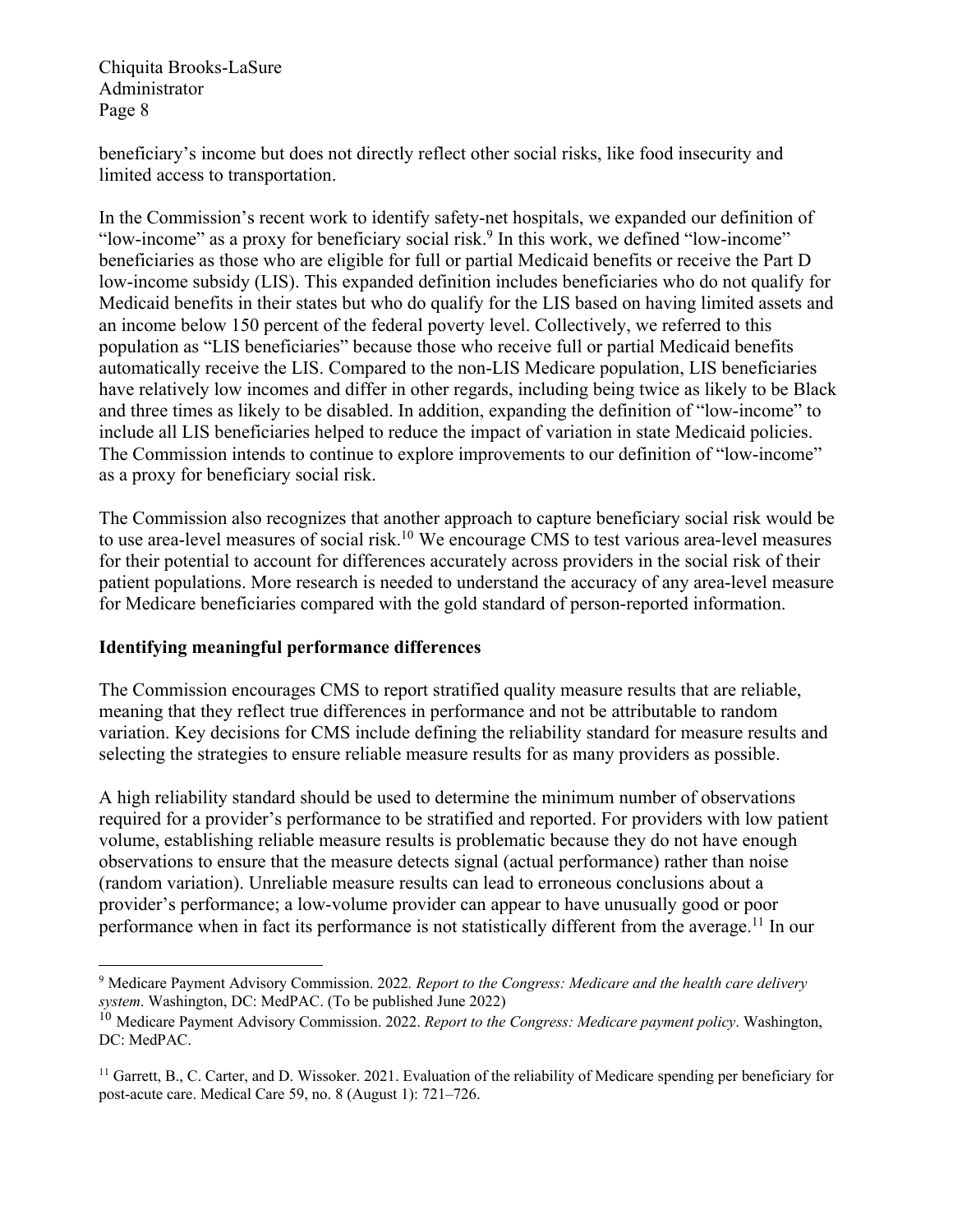illustrative modeling of a value incentive program for skilled nursing facilities, we used a reliability standard of 0.7, meaning that 70 percent of the variance in a measure's results was attributable to actual performance differences and that providers can be differentiated.<sup>12</sup>

Setting a minimum case count to ensure reliability inevitably means excluding some providers from the quality measurement program. One way to include as many providers as possible is to pool data across years, allowing a performance measure to be calculated for many small providers that would otherwise be excluded. Such pooling is consistent with other quality payment program designs and measures. For example, Medicare's Hospital Readmissions Reduction Program uses three years of performance data to calculate readmission results. Blending performance across years also encourages sustained high quality. However, pooling data across years could dampen a provider's drive to improve if their recent better results are blended with older, poorer performance. In such a case, the provider's improved performance would not be fully recognized in its payment incentive payment for several years. To counter this disincentive, CMS could consider weighting the more recent years more heavily. CMS could also pool data across years only for low-volume providers, while reporting just the most recent year's performance for providers that meet a minimum count in a single year.

# **Reporting disparity measures**

The Commission supports moving to publicly reporting stratified measure results. Publicly reporting Medicare quality information has two main objectives. The first is to increase the accountability of health care providers by offering patients, payers, and purchasers a more informed basis on which to hold providers accountable (e.g., directly through purchasing and treatment decisions). The second objective is to maintain standards and stimulate improvements in the quality of care through economic competition (reputation and increased market share) and by appeals to health care professionals' desire to do a good job.<sup>13</sup> The Commission also contends that public reporting should enable comparisons of individual providers with state and national averages to give consumers meaningful reference points.

# **Expanding IRF QRP quality measures to include all patients regardless of payer status**

In the proposed rule, CMS solicits comments on whether the agency should require quality data reporting on all IRF patients, regardless of payer, where feasible beginning in FY 2025. The agency has received input suggesting that it expand the quality measures to include all patients, so as to provide an appraisal of the quality of services a facility provides to all its patients.

# *Comment*

The Commission supports efforts to ensure quality care for all patients, regardless of payer source. Since it has long been common practice for providers to collect IRF-PAI data on all patients,

<sup>12</sup> Medicare Payment Advisory Commission. 2021. *Report to the Congress: Medicare and the health care delivery system*. Washington, DC: MedPAC.

<sup>&</sup>lt;sup>13</sup> Marshall, M. N., P. G. Shekelle, H. T. Davies, et al. 2003. Public reporting on quality in the United States and the United Kingdom. *Health Affairs* 22, no. 3 (May–June): 134–148.